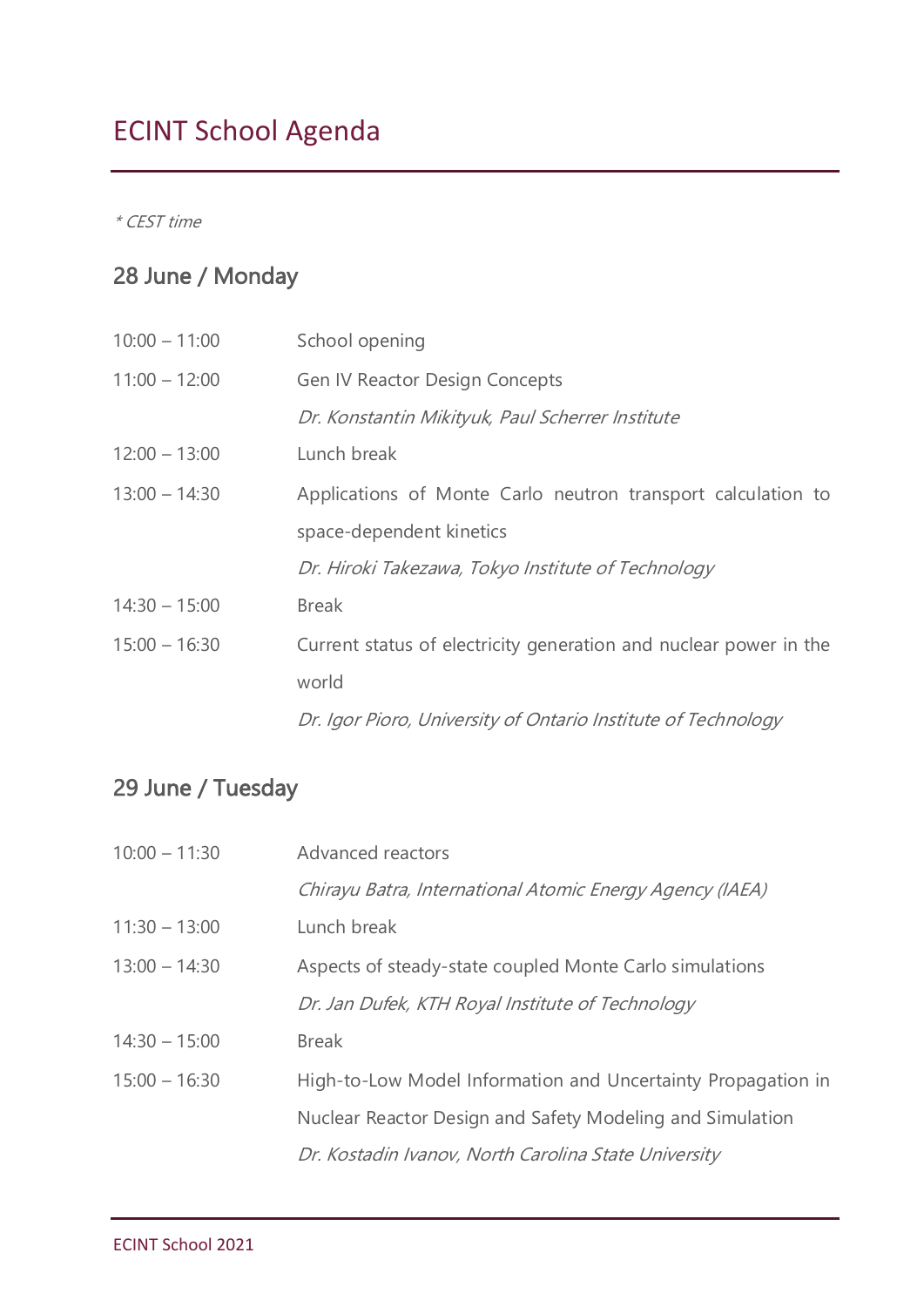# 30 June / Wednesday

| $10:00 - 11:30$ | Deterministic modelling of nuclear systems multi-physics – From |
|-----------------|-----------------------------------------------------------------|
|                 | local balance equations to macroscopic models in neutronics and |
|                 | thermal-hydraulics                                              |
|                 | Dr. Christophe Demaziere, Chalmers University of Technology     |
| $11:30 - 13:00$ | Lunch break                                                     |
| $13:00 - 14:30$ | Multi-physics core simulations: From coarse mesh to high        |
|                 | resolution modelling                                            |
|                 | Dr. Yann Perin, GRS                                             |
| $14:30 - 15:00$ | <b>Break</b>                                                    |
| $15:00 - 16:30$ | Reactor modeling methods as data analysis tools                 |
|                 | Dr. Manuele Aufiero, Milano Multiphysics                        |

# 01 July / Thursday

| Basics of fluid dynamics                                       |
|----------------------------------------------------------------|
| Dr. Viktoria Popsueva, Western Norway University of Applied    |
| <b>Sciences</b>                                                |
| Lunch break                                                    |
| Numerical and computational methods in applied and theoretical |
| hydrodynamics. Navier-Stokes equations                         |
| Dr. Viktoria Popsueva, Western Norway University of Applied    |
| <b>Sciences</b>                                                |
| <b>Break</b>                                                   |
| FlowVision. Multipurpose Computational Fluid Dynamic Code for  |
| Everyone                                                       |
| Natalia Alexandrova, Engineering company TESIS Ltd             |
|                                                                |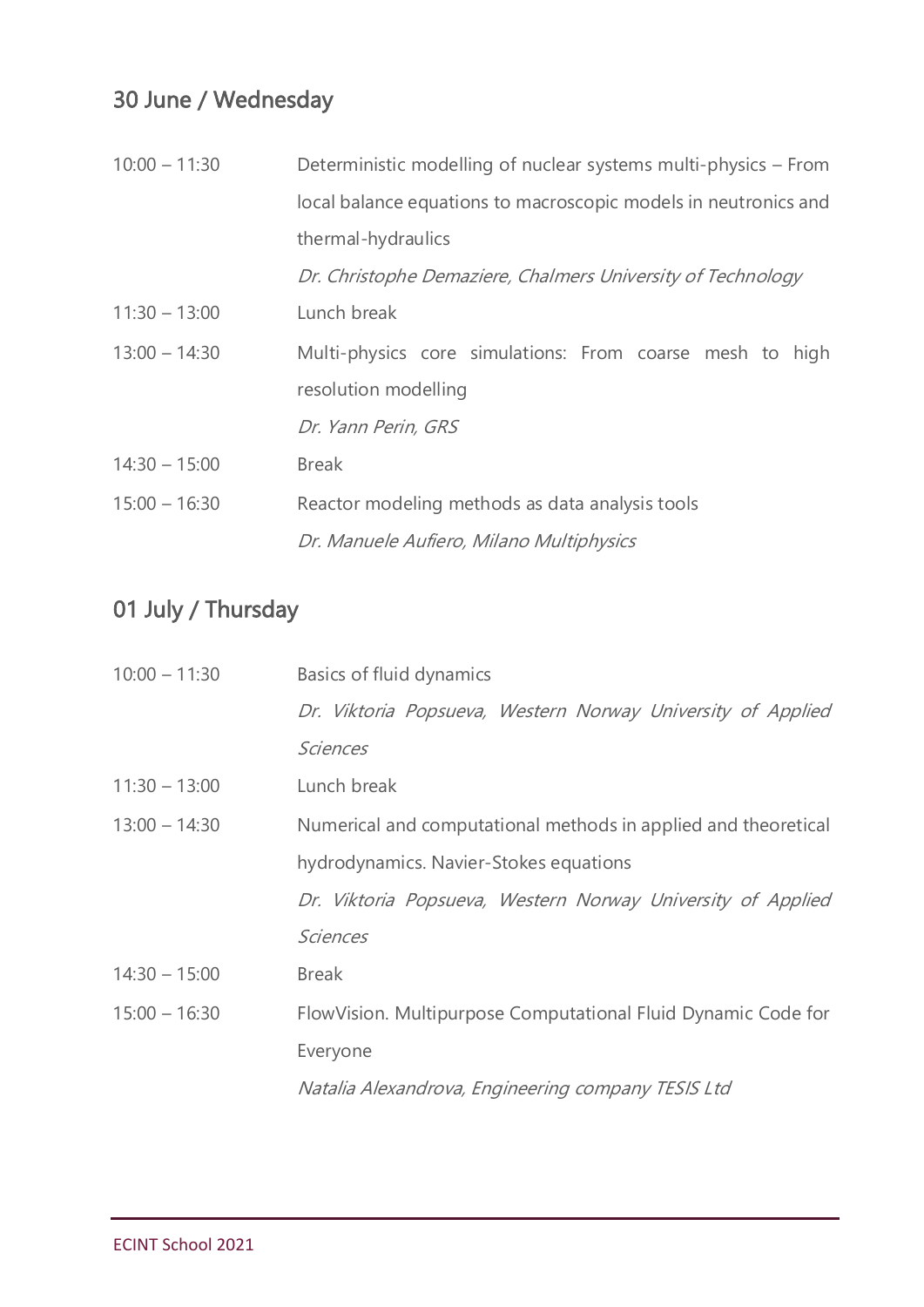# 02 July / Friday

| $10:00 - 11:30$ | FlowVision. First steps                                    |
|-----------------|------------------------------------------------------------|
|                 | Natalia Alexandrova, Engineering company TESIS Ltd         |
| $11:30 - 13:00$ | Lunch break                                                |
| $13:00 - 14:30$ | Work with FlowVision                                       |
|                 | Daniil Trofimov, Engineering company TESIS Ltd             |
| $14:30 - 15:00$ | <b>Break</b>                                               |
| $15:00 - 16:30$ | Work with FlowVision                                       |
|                 | Natalia Alexandrova / Daniil Trofimov, Engineering company |
|                 | <b>TESIS Ltd</b>                                           |

### 05 July / Monday

| $10:00 - 11:30$ | Monte Carlo modeling. MCU Introduction          |
|-----------------|-------------------------------------------------|
|                 | Dr. Denis Shkarovsky, NRC "Kurchatov Institute" |
| $11:30 - 13:00$ | Lunch break                                     |
| $13:00 - 14:30$ | Nuclear Data. Monte Carlo Calculations          |
|                 | Dr. Denis Shkarovsky, NRC "Kurchatov Institute" |
| $14:30 - 15:00$ | <b>Break</b>                                    |
| $15:00 - 16:30$ | Work with MCU                                   |
|                 | Dr. Denis Shkarovsky, NRC "Kurchatov Institute" |

### 06 July / Tuesday

| $10:00 - 11:30$ | Work with MCU                                   |
|-----------------|-------------------------------------------------|
|                 | Dr. Denis Shkarovsky, NRC "Kurchatov Institute" |
| $11:30 - 13:00$ | Lunch break                                     |
| $13:00 - 14:30$ | Work with MCU                                   |
|                 | Dr. Denis Shkarovsky, NRC "Kurchatov Institute" |